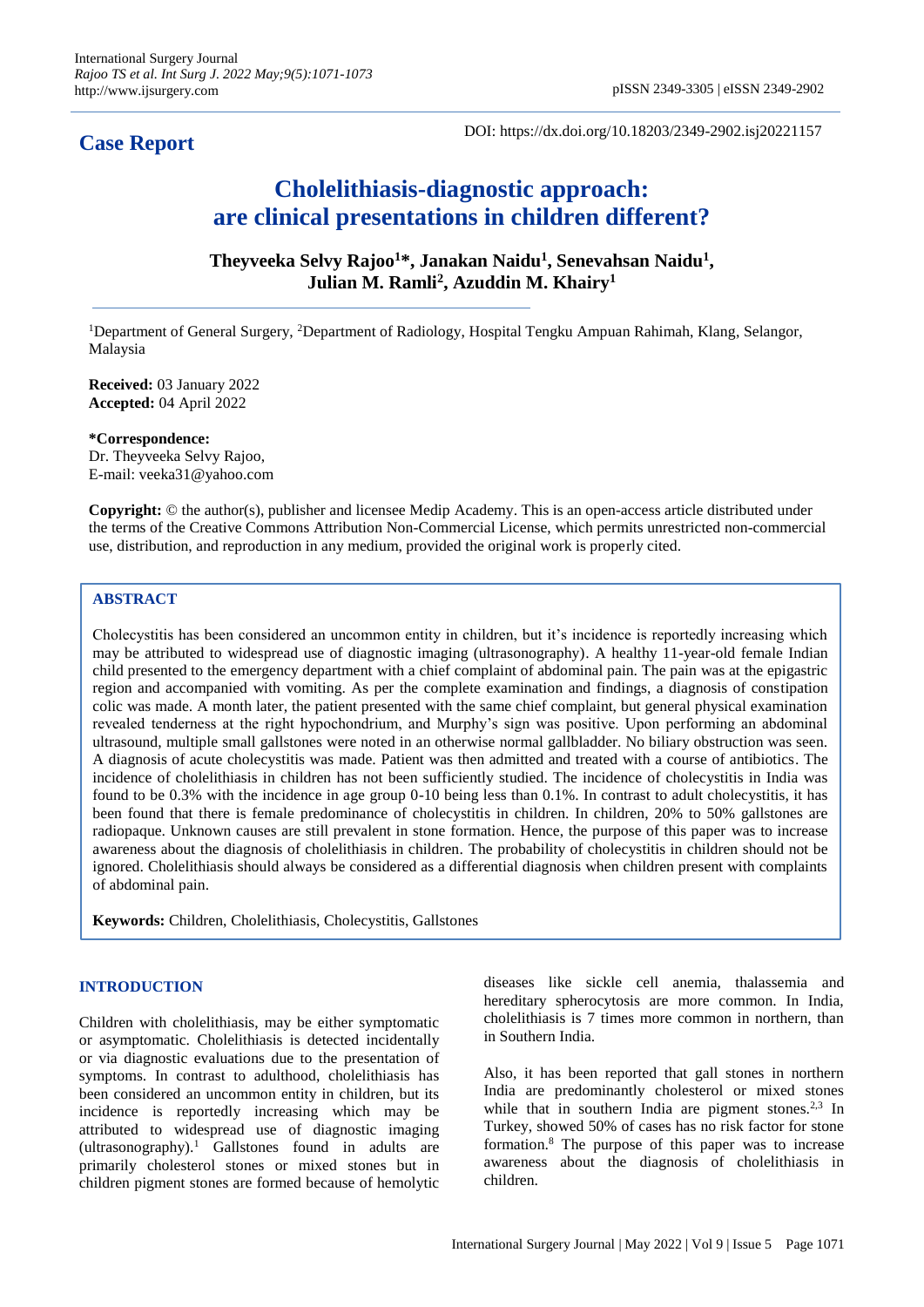#### **CASE REPORT**

A healthy 11-year-old Indian female child presented to the emergency department. The chief complaint was abdominal pain for 3 days. The pain was located at epigastric region and non-radiating in nature, accompanied with vomiting (food content), fever and passing hard stool, daily. There was no other associated history like icteric sclerae, pruritus or bleeding tendencies. Patient was febrile and vital signs were within normal limits. General physical examination was unremarkable, however, digital rectal examination revealed impacted stools.



**Figure 1: Abdominal X-ray- radiopaque calculus at right hypochondrium region.**



**Figure 2: Ultrasound hepatobiliary system- gallstones seen within gallbladder.**

Routine laboratory examination was within normal limits, except for the finding of microscopic hematuria. Full blood counts were unremarkable. Abdominal X-ray showed a fecal loaded picture. In conjunction with the complete examination and findings, a diagnosis of constipation colic was made, after consulting the expertise of obstetrics and gynecology and surgical team. The child was then discharged home with medications and a follow up appointment at the surgical outpatient department in 2 weeks and was advised, should her symptoms worsen, to come immediately to the emergency department.

A month later, the patient was seen in the surgical clinic, where the chief complaint had no resolution and it was associated with diarrhea. The patient was afebrile and general physical examination revealed tenderness at the right hypochondrium region and Murphy's sign was positive. Repeated abdominal X-ray showed a welldefined radiopaque calculus at the right hypochondrium region (Figure 1). Ultrasound showed that the gallbladder is well-distended, with few gallstones seen within an otherwise normal gallbladder wall (Figure 2). No biliary obstruction seen. As per the complete examination and findings, a diagnosis of acute cholecystitis was made. Patient was admitted and treated with a course of antibiotics.

#### **DISCUSSION**

The probability of cholelithiasis in children should not be ignored. Incidence of cholecystitis in children had not been sufficiently studied. Cholecystitis should always be considered as a differential diagnosis when young patients presented with complaints of abdominal pain. Hence, the purpose of this paper was to increase awareness about the diagnosis and management of cholelithiasis in children. As per a study conducted by Ganesh et al the incidence of cholecystitis in India was found to be 0.3% with the incidence in age group 0-10 being less than  $0.1\%$ .<sup>5</sup> In a series of 45 pediatric cholecystectomies from university hospital of Split, Croatia, cases were predominantly female. The median age was 11 years in the period 1998-2007, with an increase to 15.5 years old in the period  $2008-2017$ .<sup>7</sup> The age median of children has increased, while female sex had consistently prevailed.<sup>7,8</sup> In contrast to adult cholecystitis, it had been found that there was female preponderance of cholecystitis in children.<sup>8</sup> Some earlier studies, it had been documented that female children were more at risk for developing gall stones making this case even rarer. Since the patient did not have any bleeding tendencies or family history of cholecystitis of infancy, the exact pathogenesis cannot be outlined.<sup>9</sup> According to Poddar et al the etiologies of cholelithiasis in the Indian pediatric population were hemolytic (20- 30%), idiopathic (30-40%) and other causes like total parenteral nutrition, congenital biliary disease, ileal disease  $(40-50\%)$ <sup>3</sup> Unknown causes were still prevalent in stone formation. Majority of these patients presented with typical biliary symptoms (50%).<sup>3</sup> In Turkey, Serdaroglua et al had conducted a study with 70 patients, where 80.4% of the 51 symptomatic cases had typical symptoms like abdominal pain and vomiting.<sup>8</sup> Diarrhea with atypical symptoms or constipation and fever. In a series of 18 pediatric laparoscopic cholecystectomies from South India, 75.2% cases were idiopathic.<sup>6</sup>